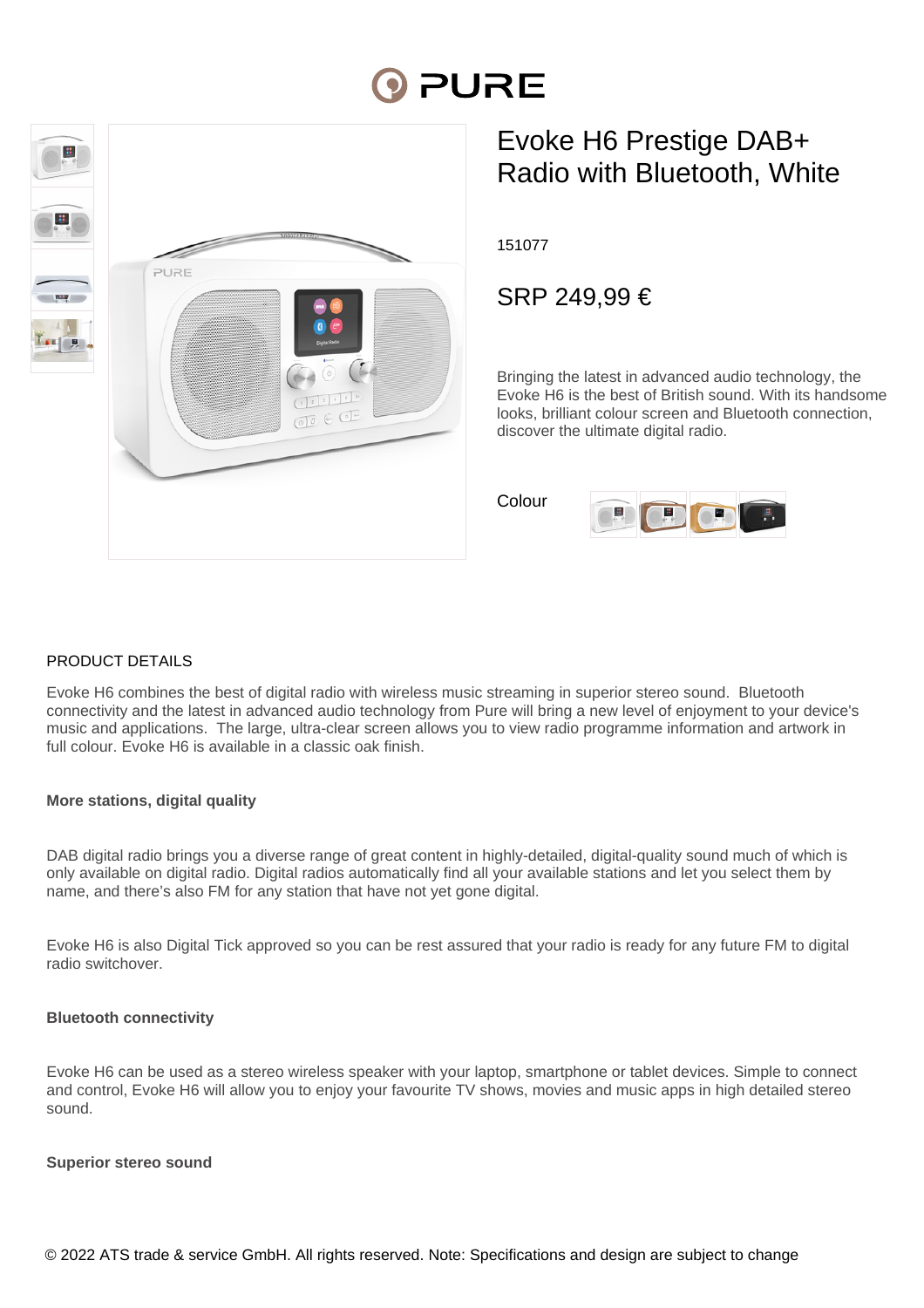Evoke H6 uses our latest speaker technology previously found in the premium Evoke C-D range. A pair of speakers driven by two channels of high powered class D amplification delivers class-leading stereo audio performance. The rear of the rigid enclosure and acoustic port have been designed to ensure great sound wherever you choose to position it, whether it's against a wall, on a worktop or shelf.

#### **Colour screen**

Evoke H6 has a vibrant and informative 2.8" full colour TFT display. The large, ultra-clear screen makes accessing the growing number of digital radio stations a breeze. View your favourite station's information and slideshow artwork in full colour

#### **Slideshow artwork**

An increasing number of digital radio stations are broadcasting artwork and programme information. Evoke H6 can display this visual content in full screen and full colour.

#### **Simple to use**

Practical button layout and a vibrant display makes operating Evoke H6 a pleasurable experience. Browsing menus, selecting stations and adjusting settings are both simple and intuitive.

#### **Alarm and clock**

Evoke H6 includes an automatically updating clock and two alarms. With Evoke H6 you are able to wake up to your favourite radio station or tone alarm.

#### **Snooze Handle**

When the alarm sounds, a simple touch the handle will allow you to snooze.

#### **Additional connections**

Evoke H6 includes a headphone output for private listening and an auxiliary input for connecting to any device.

#### **ChargePAK**

Evoke H6 can be powered by the supplied main adapter or with the optional ChargePAK F1. This ChargePAK will give you up to 50 hours of truly portable listening.

#### **Designed and engineered in the UK**

Like all our products, Evoke H6 was designed and engineered in the UK by our expert engineering teams, ensuring great sound and impressive build quality.

#### **What's in the box**

- Evoke H6
- Power supply